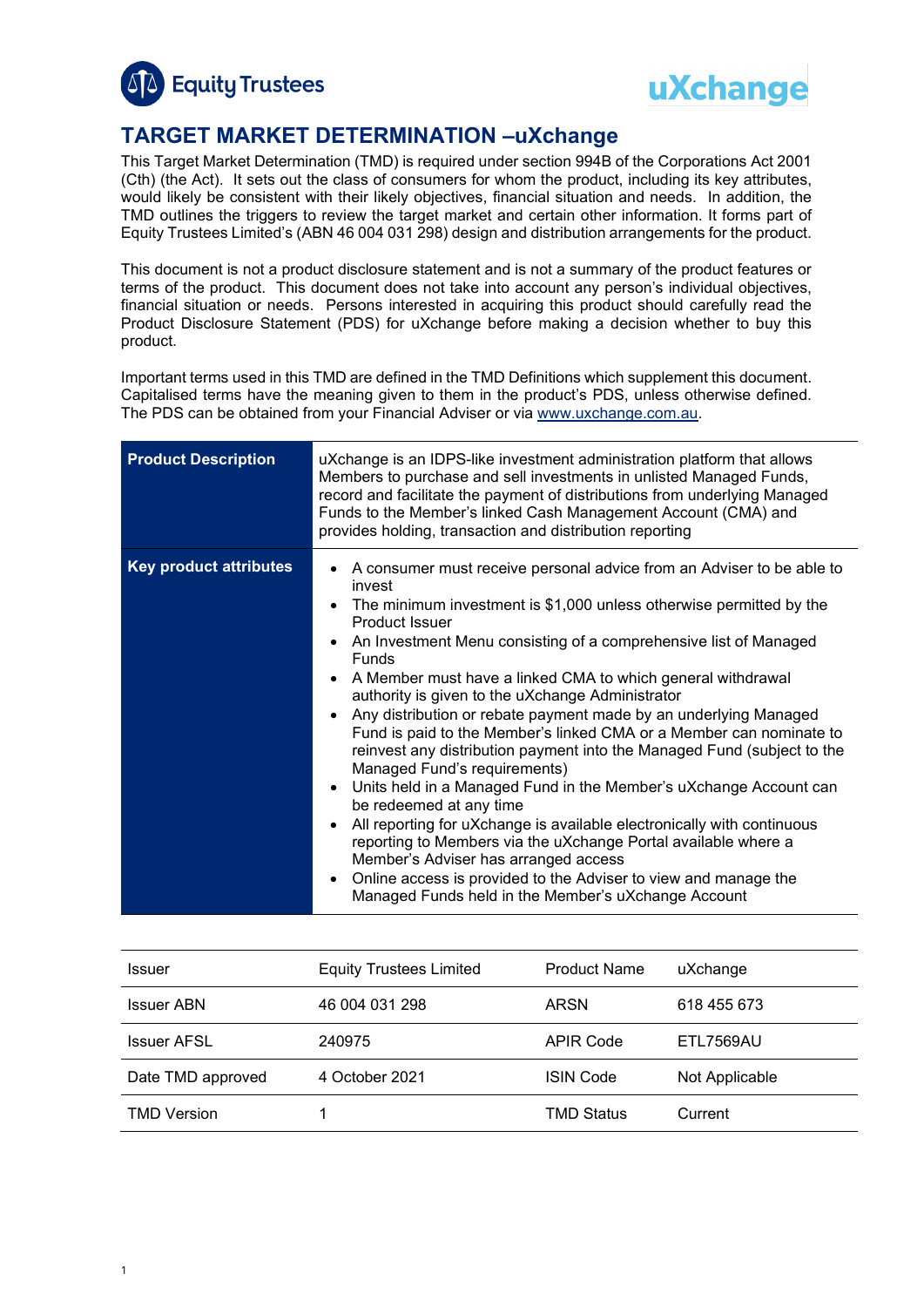## **DESCRIPTION OF TARGET MARKET**

### **TMD Indicator Key**

The Consumer Attributes for which the product is likely to be appropriate have been assessed using a red/amber/green rating methodology with appropriate colour coding:

| In target market | Potentially in target market | Not considered in target market |
|------------------|------------------------------|---------------------------------|
|                  |                              |                                 |

### **INSTRUCTIONS**

In the tables below, Column 1, Consumer Attributes, indicates a description of the likely objectives, financial situation and needs of the class of consumers that are considering this product. Column 2, TMD indicator, indicates whether a consumer meeting the attribute in column 1 is likely to be in the target market for this product.

Generally, a consumer is unlikely to be in the target market for the product if:

- **one or more** of their Consumer Attributes correspond to a red rating, or
- three or more of their Consumer Attributes correspond to an amber rating.

# **INVESTMENT PRODUCTS AND DIVERSIFICATION**

A consumer (or class of consumer) may intend to hold a product as part of a diversified portfolio (typically with an intended product use of *satellite/small allocation* or *core component*). In such circumstances, the product should be assessed against the consumer's attributes for the relevant portion of the portfolio, rather than the consumer's portfolio as a whole. For example, a consumer may seek to construct a conservative portfolio with a satellite/small allocation to growth assets. In this case, it may be likely that a product with a *High* or *Very High* risk/return profile is consistent with the consumer's objectives for that allocation notwithstanding that the risk/return profile of the consumer as a whole is *Low* or *Medium*. In making this assessment, distributors should consider all features of a product (including its key attributes).

# **CUSTOMER OBJECTIVES**

An individual customer with any one or more of the following short term and long-term objectives:

- to accumulate capital/wealth
- to hold capital/wealth
- to provide a source of income

| <b>CUSTOMER'S DESIRED LEVEL OF DECISION MAKING</b>                                                                                      | <b>TMD INDICATOR</b> |  |
|-----------------------------------------------------------------------------------------------------------------------------------------|----------------------|--|
| Fully self-managed                                                                                                                      |                      |  |
| Investments chosen by customer from extensive investment menu, with<br>administration provided by the uXchange Administrator            |                      |  |
| Investments chosen by customer from limited investment menu, with<br>administration provided by the uXchange Administrator              |                      |  |
| Default investment strategy applied where no investments selection is<br>made. Administration is provided by the uXchange Administrator |                      |  |
| <b>CUSTOMER'S DESIRED TYPE OF PRODUCTS ON INVESTMENT</b><br><b>TMD INDICATOR</b><br><b>MENU</b>                                         |                      |  |
|                                                                                                                                         |                      |  |
| Ready-made Diversified Portfolio solutions to suit a range of risk/return profiles from low to<br>high                                  |                      |  |
| <b>Passive solution</b>                                                                                                                 |                      |  |
| No manager choice                                                                                                                       |                      |  |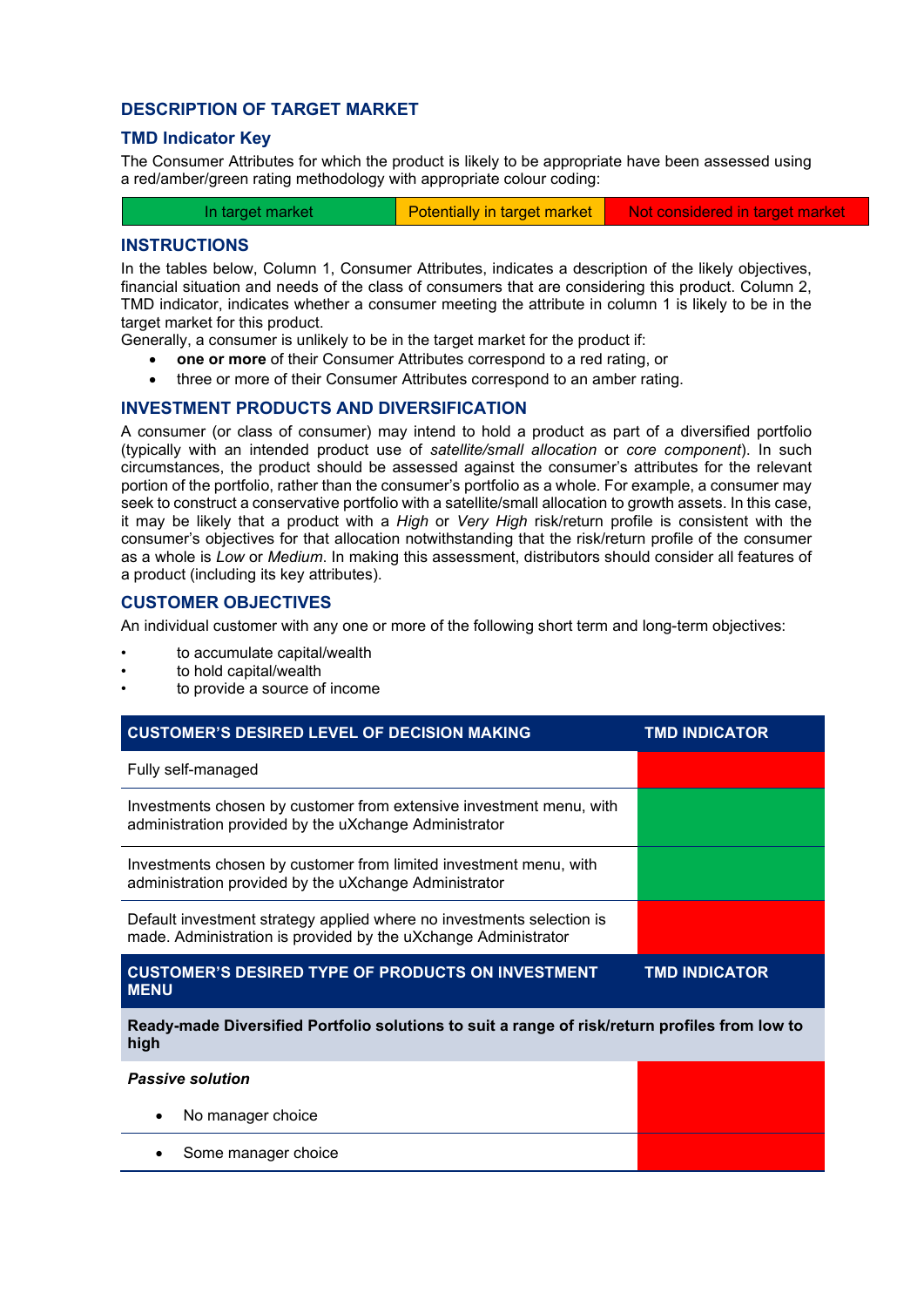| <b>Active Solution</b>                                                            |                      |  |
|-----------------------------------------------------------------------------------|----------------------|--|
| No manager choice<br>$\bullet$                                                    |                      |  |
| Some manager choice                                                               |                      |  |
| Wide manager choice<br>$\bullet$                                                  |                      |  |
| Range of Core and satellite options available for customer to build own portfolio |                      |  |
|                                                                                   |                      |  |
| Sector specific options                                                           |                      |  |
| Sub-sector specific options                                                       |                      |  |
| Alternative investment options                                                    |                      |  |
| Active investment options                                                         |                      |  |
| No manager choice<br>$\bullet$                                                    |                      |  |
| Some manager choice                                                               |                      |  |
| Wide manager choice                                                               |                      |  |
| Passive investment options, such as passive Index Fund                            |                      |  |
| Term deposit options                                                              |                      |  |
| Direct share options                                                              |                      |  |
| Separately managed accounts                                                       |                      |  |
| Cash management account                                                           |                      |  |
| Longevity product options                                                         |                      |  |
| Capital guarantee options                                                         |                      |  |
| <b>CUSTOMER'S DESIRED NUMBER OF INVESTMENT HOLDINGS</b>                           | <b>TMD INDICATOR</b> |  |
| Low - no more than 5 investment option holdings                                   |                      |  |
| Medium - between 5 and 15 investment option holdings                              |                      |  |
| High – more than 15 investment option holdings                                    |                      |  |
| <b>CUSTOMER'S OTHER REQUIREMENTS</b>                                              | <b>TMD INDICATOR</b> |  |
| Individual tax management of investments                                          |                      |  |
| Visibility / transparency of portfolio holdings                                   |                      |  |
| Ability to customise portfolio or accommodate other holdings                      |                      |  |
| Ability to include in specie transfer of existing investments                     |                      |  |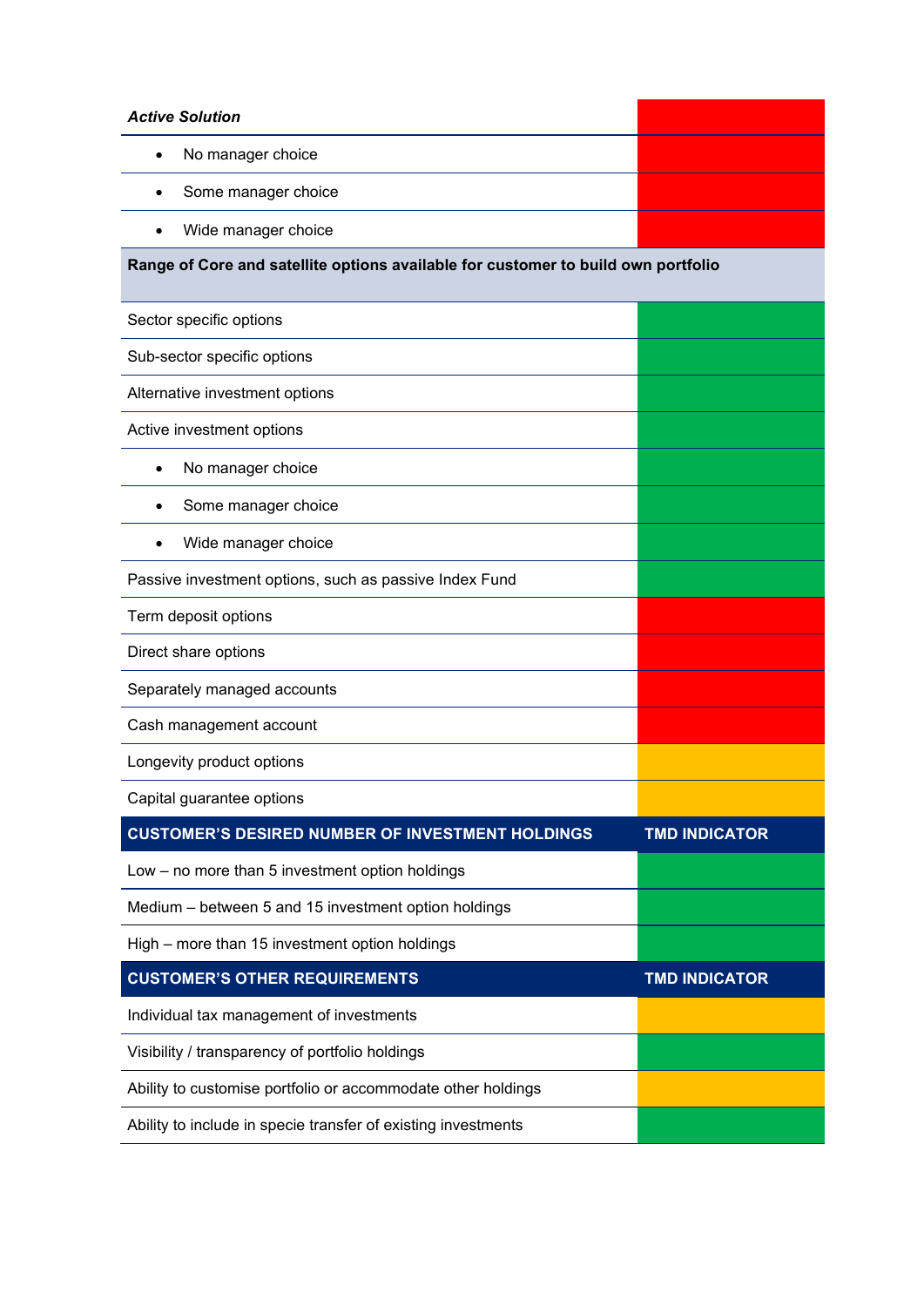# **FINANCIAL SITUATION OF CUSTOMER TIME INDICATOR**

This product is potentially suitable for customers aged over 18 and of all life stages who:

- Receive the product's PDS in Australia;
- Are an Australian resident for tax purposes who are aged 18 years or older (who are not a US resident); and
- Apply through a Financial Adviser who is registered to distribute uXchange
- Have a linked Cash Management Account (CMA) to which general withdrawal authority is given to the uXchange Administrator.

| <b>INTENDED SIZE OF INVESTMENT</b> | <b>TMD INDICATOR</b> |
|------------------------------------|----------------------|
| \$0 to \$150,000                   |                      |
| \$150,000.01 to \$500,000          |                      |
| Over \$500,000                     |                      |

### **APPROPRIATENESS**

The Issuer has assessed the product and formed the view that the product, including its key attributes, is likely to be consistent with the likely objectives, financial situation and needs of consumers in the target market as described above.

# **DISTRIBUTION CONDITIONS/RESTRICTIONS**

| <b>DISTRIBUTION</b><br><b>CONDITION/RESTRICTIONS</b>                                    | <b>PERMITTED</b><br><b>CHANNEL?</b> | <b>DISTRIBUTION</b><br><b>CONDITION/RESTRICTIONS</b>                                                                                        |
|-----------------------------------------------------------------------------------------|-------------------------------------|---------------------------------------------------------------------------------------------------------------------------------------------|
| All channels                                                                            | No                                  |                                                                                                                                             |
| Direct retail customer                                                                  | No                                  |                                                                                                                                             |
| Through a relevant provider to<br>implement personal advice provided to<br>the customer | Yes                                 | Customer must appoint and continue to<br>engage an Adviser registered to<br>distribute uXchange through a<br>uXchange Distributor Agreement |
| Through a relevant provider to<br>implement general advice provided to<br>the customer  | No.                                 |                                                                                                                                             |
| Through authorised representatives by<br>general/intrafund advice                       | No                                  |                                                                                                                                             |
| Through a relevant provider to<br>implement Robo advice provided to the<br>customer     | Yes                                 | Customer must appoint and continue to<br>engage an Adviser registered to<br>distribute uXchange                                             |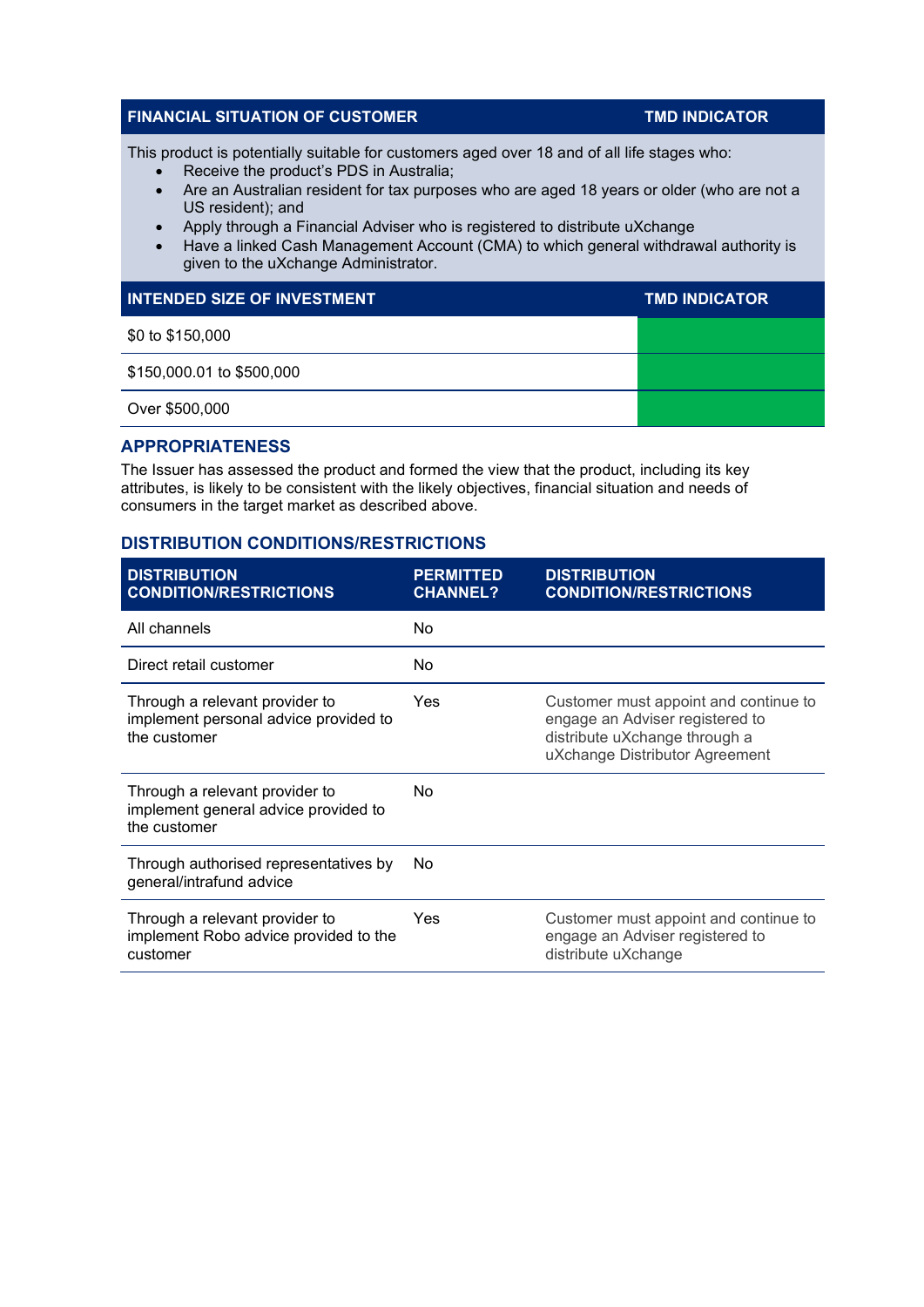# **REVIEW TRIGGERS**

Significant or unexpectedly high number of complaints (as defined in section 994A(1) of the Act) regarding product design, product availability or any distribution condition where the product issuer considers this reasonably suggests that this TMD is no longer appropriate.

Material change to key product attributes, terms and/or conditions where the product issuer considers this reasonably suggests that this TMD is no longer appropriate.

The use of Product Intervention Powers, regulator orders or directions in relation to the distribution of this product where the product issuer considers this reasonably suggests that this TMD is no longer appropriate

A significant breach event relating to the design or distribution of this product where the product issuer considers this would reasonably suggest that (i) this product is unsuitable for a particular cohort of customers and (ii) the TMD may no longer be appropriate

ASIC reportable significant dealing outside of TMD.

# **DISTRIBUTOR REPORTING REQUIREMENTS**

| Complaints (as defined in section 994A(1) of the Act) relating to the<br>IDPS-Like Scheme and products offered on the Investment Menu,<br>where the nature of the complaints relate to product design,<br>product availability and distribution conditions. The distributor<br>should provide all the content of the complaint, having regard to<br>privacy. | Within 10 business days<br>following end of calendar<br>quarter.                                                               |
|--------------------------------------------------------------------------------------------------------------------------------------------------------------------------------------------------------------------------------------------------------------------------------------------------------------------------------------------------------------|--------------------------------------------------------------------------------------------------------------------------------|
| Significant dealing outside of target market, under s994F(6) of the<br>Act.<br>See Definitions for further detail.                                                                                                                                                                                                                                           | As soon as practicable but no<br>later than 10 business days<br>after distributor becomes aware<br>of the significant dealing. |
| To the extent a distributor is aware of dealings outside the target<br>market these should be reported to the issuer, including reason<br>why acquisition is outside of target market, and whether acquisition<br>occurred under personal advice.                                                                                                            | Within 10 business days<br>following the end of a calendar<br>quarter.                                                         |
| Any other information requested in writing by the Product Issuer<br>from time to time.                                                                                                                                                                                                                                                                       | Within 20 business days of the<br>request.                                                                                     |

Distributors must report to the Product Issuer using the method specified on this website: [www.eqt.com.au/DDOreporting.](http://www.eqt.com.au/DDOreporting)

This link also provides contact details relating to this TMD for the Product Issuer.